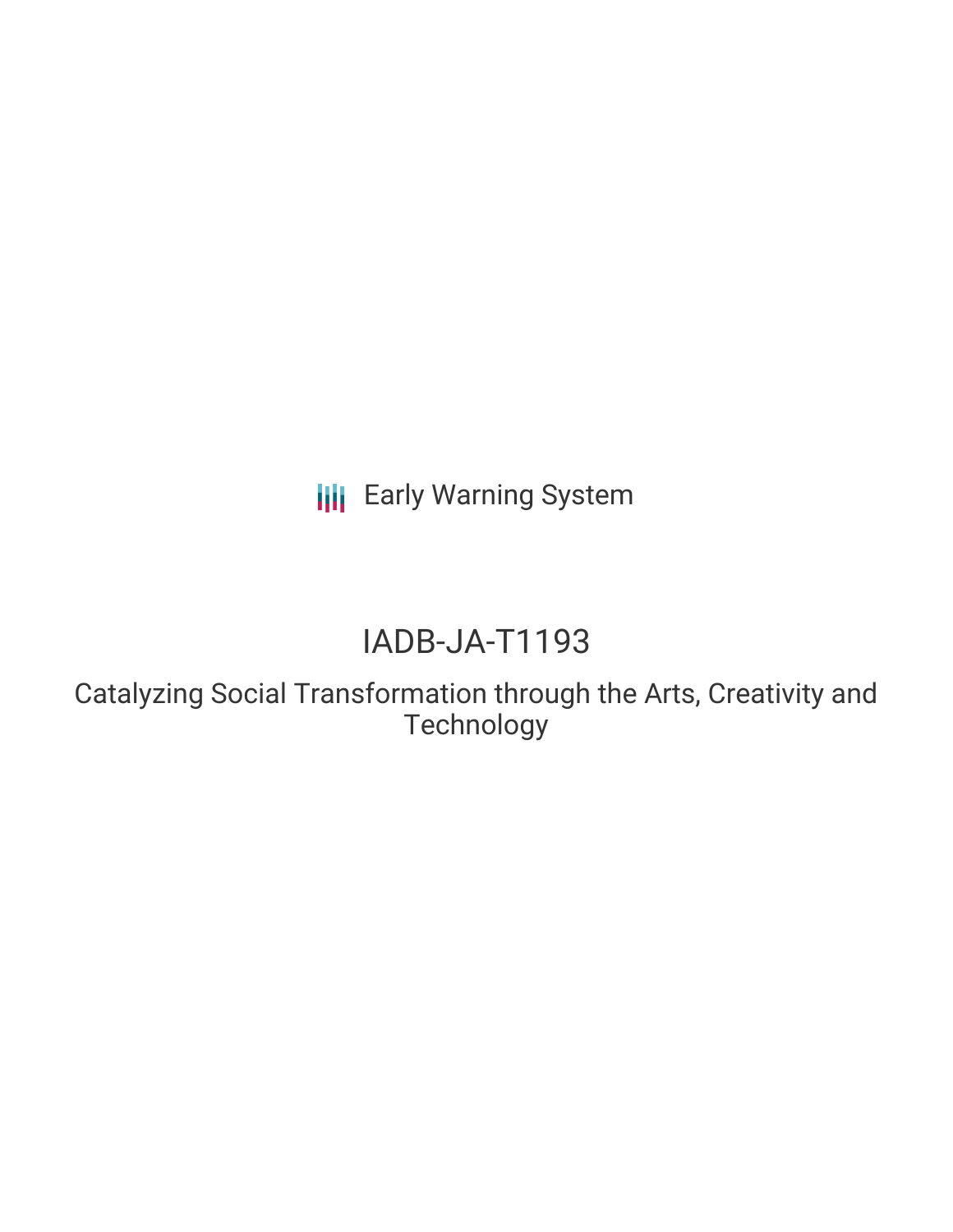

## Early Warning System Catalyzing Social Transformation through the Arts, Creativity and Technology

### **Quick Facts**

| <b>Countries</b>               | Jamaica                                   |
|--------------------------------|-------------------------------------------|
| <b>Financial Institutions</b>  | Inter-American Development Bank (IADB)    |
| <b>Status</b>                  | Approved                                  |
| <b>Bank Risk Rating</b>        | C                                         |
| <b>Voting Date</b>             | 2020-11-20                                |
| <b>Borrower</b>                | Government of Jamaica                     |
| <b>Sectors</b>                 | Industry and Trade, Technical Cooperation |
| <b>Investment Type(s)</b>      | Grant                                     |
| <b>Investment Amount (USD)</b> | $$0.55$ million                           |
| <b>Project Cost (USD)</b>      | $$1.29$ million                           |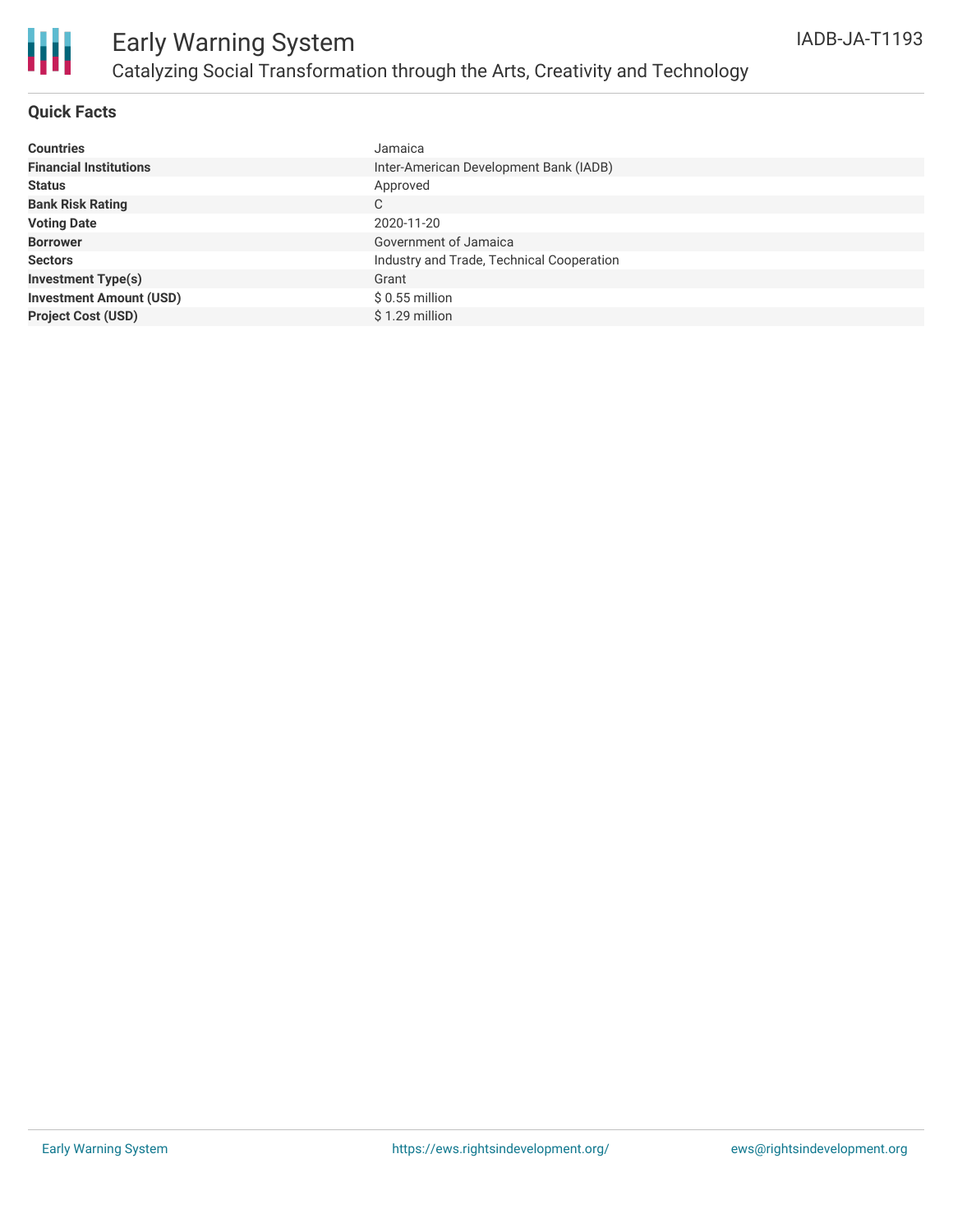

### **Project Description**

To increase market access for creative entrepreneurs and community creative entrepreneurs by providing new leveraging immersive digital technologies, capacity building and participatory methodologies to add economic and social value to cultural assets through the development of new business models.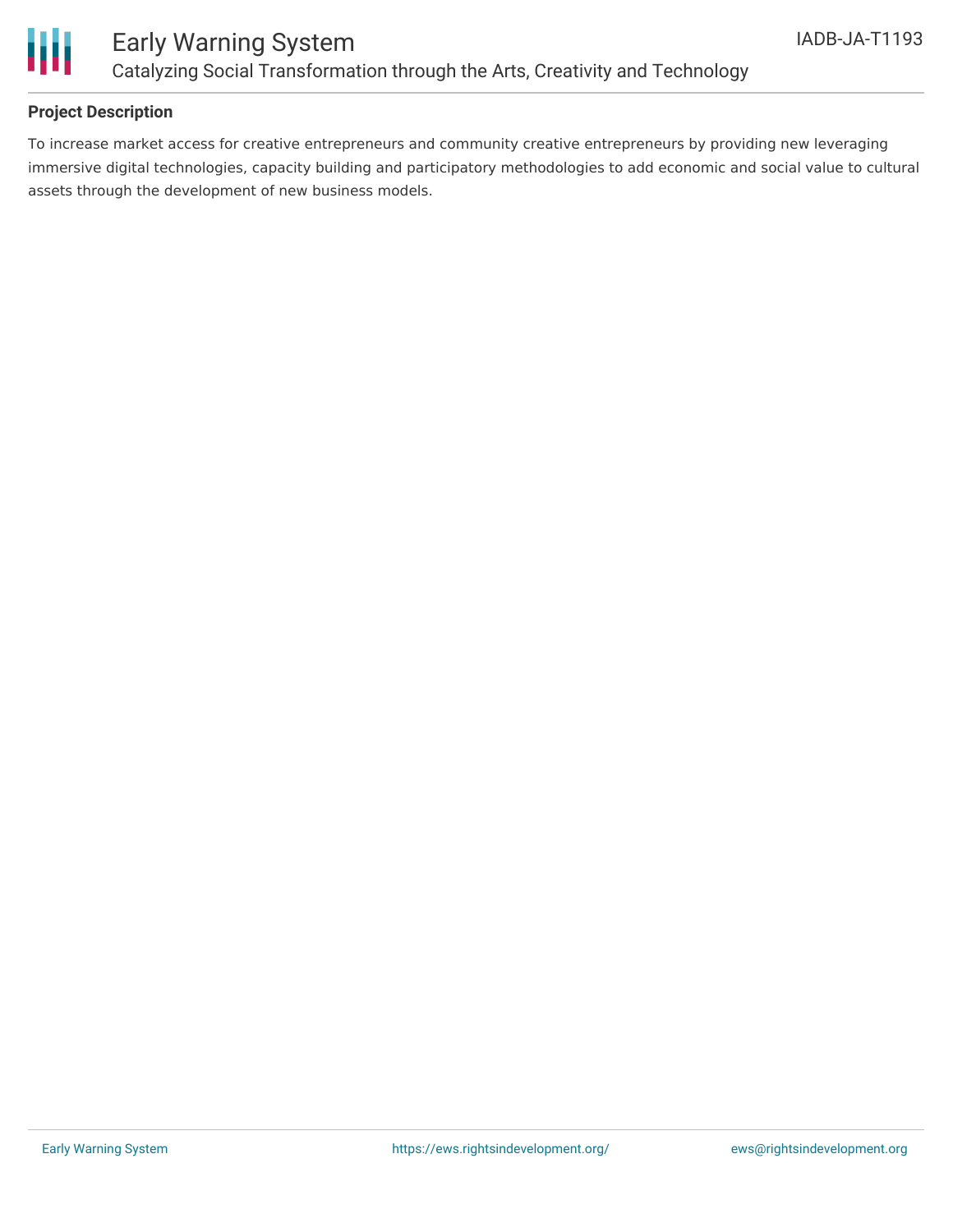

### Early Warning System Catalyzing Social Transformation through the Arts, Creativity and Technology

### **Investment Description**

• Inter-American Development Bank (IADB)